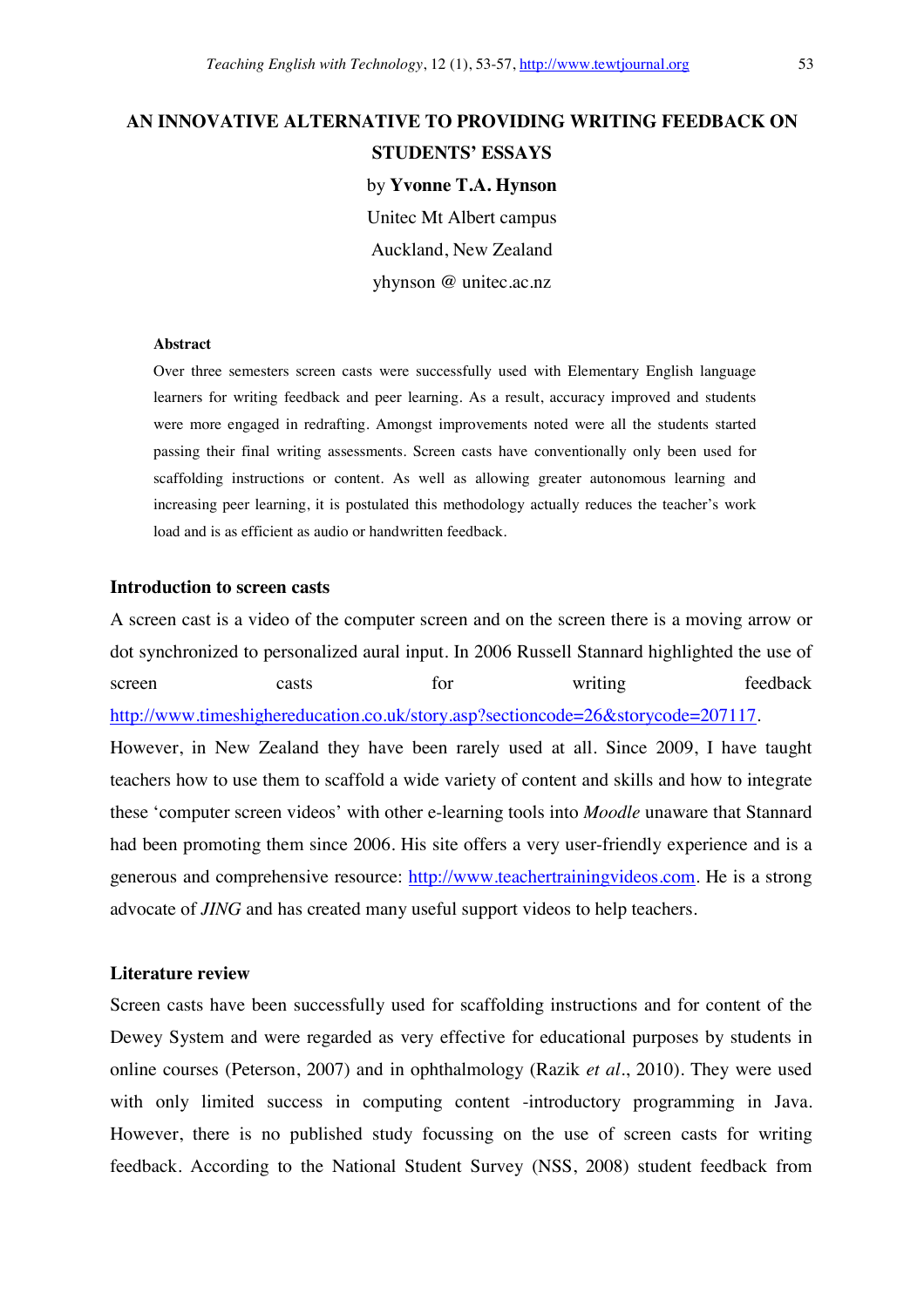tutors and assessors impacts heavily on student satisfaction. Students have reported very positive responses to audio feedback (Ice, 2007). By utilising screen casts one takes audio one step further by adding a visual component of the student's own work.

### **Advantages and disadvantages of screen casts**

The screen cast approach to writing feedback engages visual, aural and kinesthetic ways of learning, allows the student to learn at their own pace, share with fellow students, receive personalized feedback from the teacher, which has the ability to present tone and provides an alternative to often illegible teacher's handwriting feedback. In addition, once teachers are familiar with this new tool they will find it much quicker than writing by hand.

 The above scenario is dependant on the availability and the access to computers. In the author's institution, Unitec (a large public tertiary institution in Auckland, New Zealand), this is not a problem as there are computer labs open after class and weekends. However, a greater number of students have computing access through iPads, laptops, netbooks and computers at home. A recent institution-wide strategy to move classes into blended learning, using *Moodle* and mobile devices, has meant wikis and forums can be used for peer correction, but these activities were often developed to reduce the personal attention from the teacher and its associated workload.

#### **Use of screen casts: A personal experience**

After 25 years of teaching using screen casts to give feedback on students' writing has clearly been the most successful and effective method. During the semester in which this feedback strategy was employed, students showed considerable autonomous development in their written language skills for example capitalization, email conventions, paragraphing, punctuation, spelling, cohesion and coherence and grammatical structure. Students found the screen casts engaging and easy to learn from; it had additional benefits in encouraging some of them to even learn to type. For example, one 60-year-old Chinese woman was motivated to type, as she perceived there was the added value of listening comprehension and increased personalized feedback with screen casts. The improvements in typing led the students to focus on their writing accuracy. In addition, all of them appreciated the listening practice. These benefits were further extended when a few started sharing them with their family and they began learning together. This feedback was gathered from in-class discussion and a Choice activity on *Moodle*.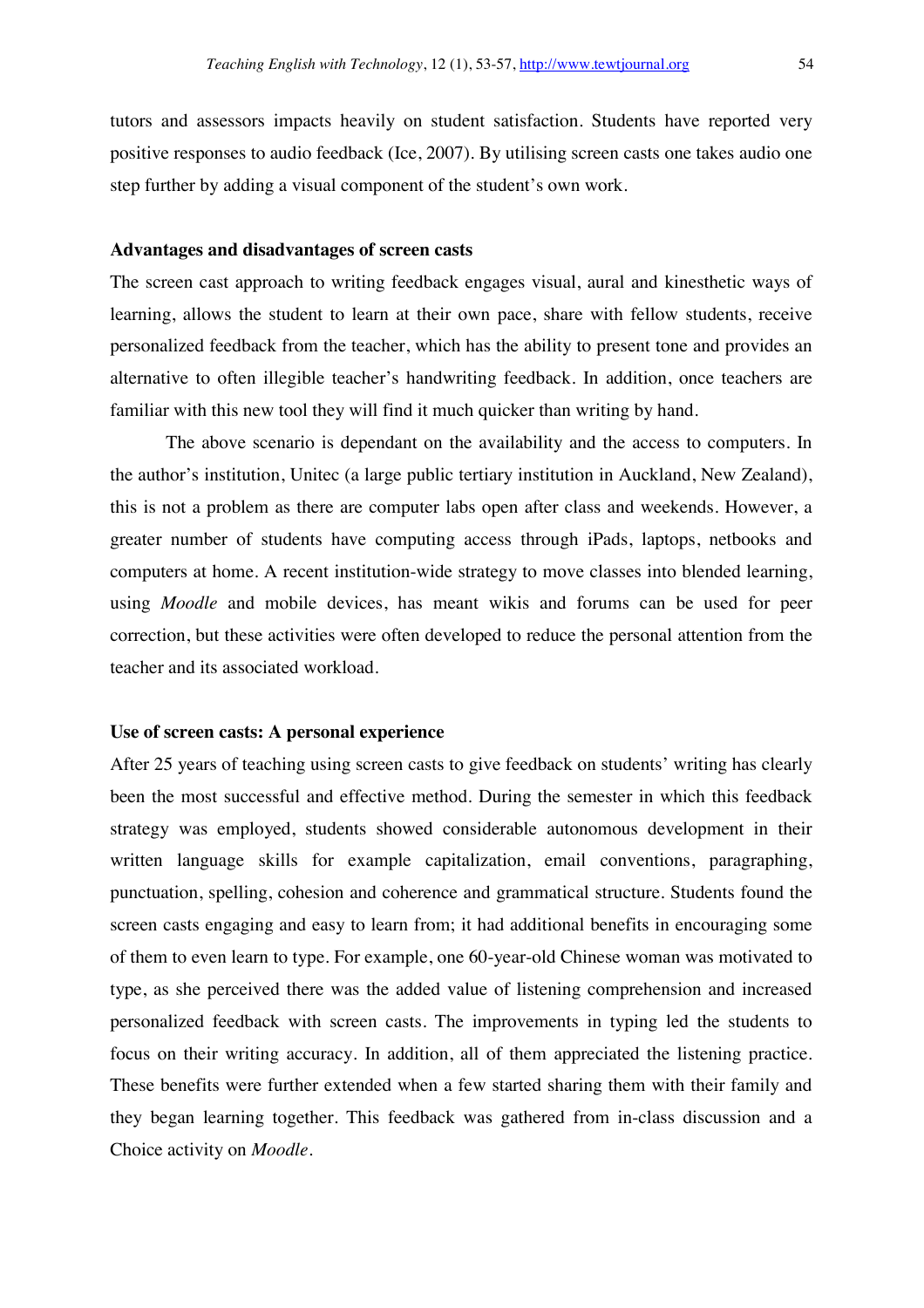### **Present practice**

Current students in my class are Elementary level and each week a new writing task is introduced in class. Then they are expected to email me their first draft and redraft from corrections. Early in the course they are also taught email format: using the subject line, appropriate greeting, explanation of why they are writing and appropriate ending. They are prepared for this piece through models, joint negotiation of a text to practice, speaking activities to extend vocabulary and help them to personalize etc.

At Russell Stannard's site http://www.teachertrainingvideos.com/ there are screen casts to learn how to download and use screen casting applications. I use free downloadable software called *JING* http://www.techsmith.com/jing.html but I have also used other free screen cast software successfully, *Screencast-o-matic http://www.screencast-o-matic.com/*. The latter has easy-to-learn videos on the home page. Both of these considerably easier to use compared with *CAMTASIA* http://www.techsmith.com/camtasia.html, which is closer to a recording studio in sophistication and cost.

 There are multiple applications of screen casting software and it all depends on one's specific needs. A useful set of questions at http://dreamwebdesigns.com/screencastingsoftware-comparison-and-features/, equipped with a comparison table and a set of questions for reference, is helpful to determine the best one for you.

 What I like about *JING* is the library and one of these folders can be just for the students. They can view not only their own writing feedback but also everyone else's. This is useful for referring a student to a good peer model, which shows students that you are fair in your treatment and encourages peer learning. Students' permission is needed for this but can be overcome by peer editing in class in pairs or small groups. Competitively correcting sentences taken from everyone's first drafts has always been a successful activity, but the disadvantages of all of these activities are that they are time-consuming and students resist being corrected by other students due to their personality or inability to correct as well as a teacher.

### **Lesson plan. Using screen casts for writing feedback**

**Level:** Elementary to advanced with experience with email and the Internet

**Time:** 15-20 minutes but 30-35 minutes the first few times

**Aims:**

To promote autonomous learning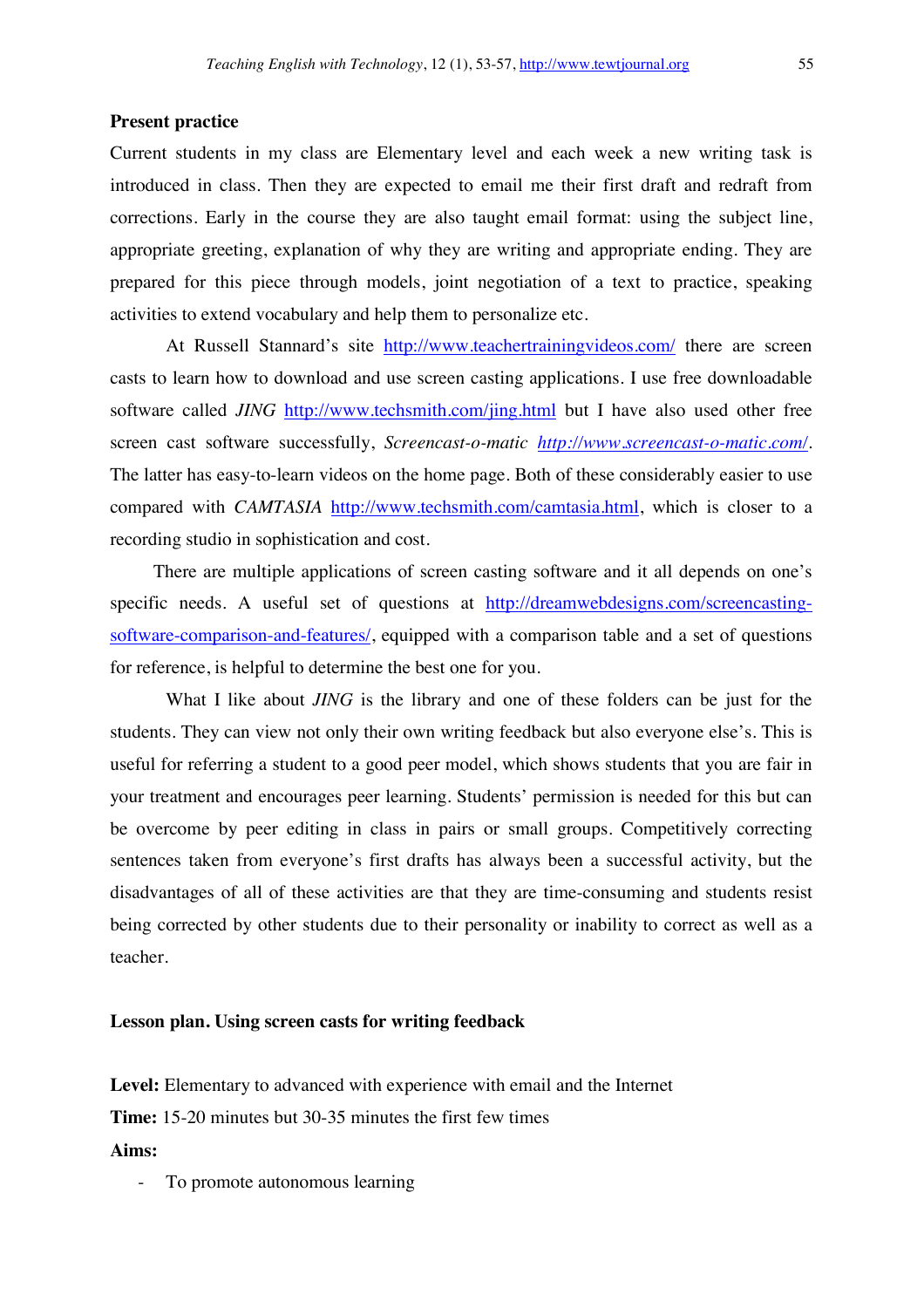- To be a more effective way of giving writing feedback for the teacher and student

**Resources/ materials:** *JING* or *Screencast-o-matic* application

**Possible problems:** Internet Broadband connection; student lack of computer access

### **Procedure**

### **1. Pre-stage** (5-15 min)

a) Read submitted document and if necessary make notes on the piece of writing.

b) 'Mumble aloud' what you are going to say before you record as if the student were beside you and you were talking though the submitted piece of work. (You will only need to do this a few times before it becomes very natural and unnecessary.)

c) Think about what you are going to highlight or change in the submitted text/document. If it is a WORD attachment then show the toolbox in the screen cast.

### **2. While-stage** (5-15min)

a) Open student's document first, then capture it, including the scroll bar, and if it is Word show the toolbox too.

b) Greet and give your writing feedback + and -. Use the pause feature if you have a tickly throat, there is background noise etc

c) If you changed the document in any way with the Word Toolbox then return to the submitted text (Ctrl+Z). Name the document carefully with student's name and number of draft or if it is the final draft, save, listen and check for a few seconds, upload to your library and transfer to a relevant folder.

d) Copy the link to the feedback screen cast.

## **3. Post-stage** (<5 min)

a) Reply to student's email briefly with an expectation that they will redraft after listening to your comments and paste the link. Make sure the student's original draft is also attached. (The first time give instructions on how to access the link and the possibility of listening many times and accessing other student's screen casts in the same JING folder.)

b) Show the JING folder in class and demonstrate how to use the screen cast for listening and writing.

### **Final thoughts**

Through seven departmental workshops to ESOL teachers, at two conferences and at a